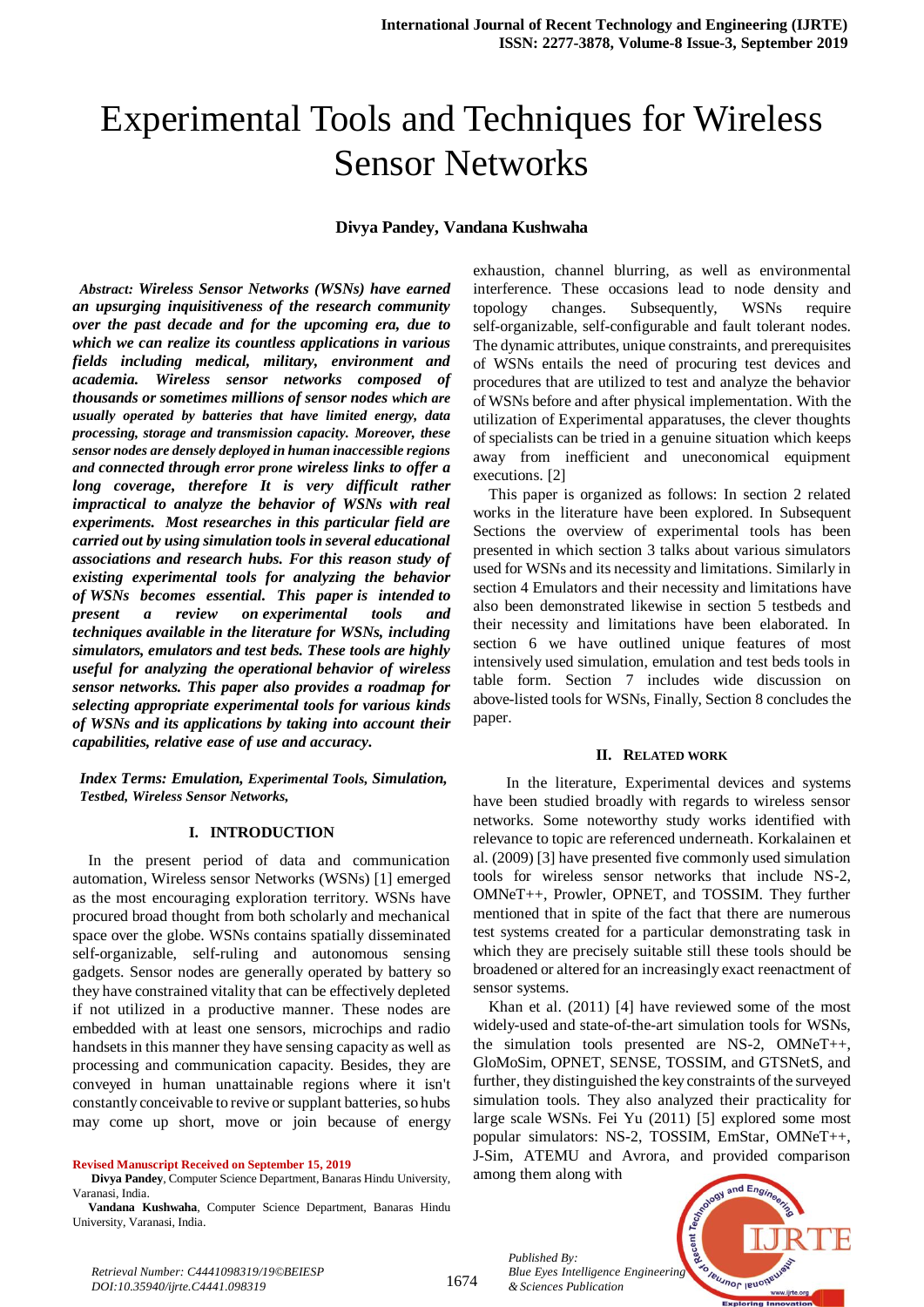their merits and limitations. He also explained use and necessity of simulation, and considerable features while simulating WSNs. Al-Fayez (2012) [6] presented a comprehensive survey of widely used simulation tools in the field of WSNs. However, the author believes that these tools are not sufficient for the testing and evaluating purpose because in some cases simulation results show unrealistic values and setting up large-scale real testbeds require lots of effort, time and cost. So he suggested applying mix- mode solution to researchers. Mrs. Chhimwal et al. (2013)[7] have selected seven simulators and explained the pros and cons of these simulators when it comes to simulating WSNs. Chand et al. (2013)[8] have introduced, a suitable model for WSN simulation, highlighting features and criteria for choosing an appropriate simulation tool, model and framework. They discussed the most relevant simulation tools used to study WSN (NS-3, OPNET, GloMoSim, Mixim, Castalia, J-sim, and Avrora). Their features and implementation issues have also been illustrated. Rao et al. (2013) [9] presented advantages, disadvantages, and features of various simulators (NS-2, NS-3, OMNET++, TinyOS, J-Sim, OPNET, NetSim, SimPy and QualNet). A.K Dwivedi et al. (2011) provided an exploratory study of experimental tools for wireless sensor networks. He presented a review of nearly 63 simulators 14 emulators and other frameworks like visualization tools, debugging tools, network monitors. This work is extension to his work, although they have given a review of vast variety of experimental tools but did not give comparative analysis of these tools. Comparison would be valuable so as to enable researchers to pick the best test system for particular application environment.

The above research contributions demonstrate, in spite of the scientists have tried their endeavors to exhibit a survey of test devices for WSNs, however, we observed that in all inspected paper analysts talked about simulators only or used simulator and emulator term interchangeably. There is not any ongoing recent systematic comprehensive review of tools which separately describe simulators emulator and test beds, their necessity, and limitations. Review papers that can recognize research gaps, front line issues and present innovative ideas in this subject of experimental tools for WSNs are overwhelmingly very less in number. Unlike previous research articles, this survey article is gone for giving a fresh clarification of experimental tools simulator, emulator and testbeds widely used in WSNs.

# **III. EXPERIMENTAL TOOLS: AN OVERVIEW**

When innovative ideas begin to grow in the researcher's brain, to turn it into fully-fledged solutions and in further strides to approve and check their perfection and deployment feasibility, requires a particular arrangement of trial apparatuses to work with. System exploratory instruments are frequently required in the planning stage before genuine execution. There is a wide collection of research and development tools available with divergent capabilities for WSNs. Contrasting to wired and traditional wireless networks, WSNs have certain prerequisites and requirements, which must be considered while picking these devices [10]. Knowledge of the merits, demerits of different experimental tools, nature and requirements of the network under consideration is important as based on this knowledge users can opt the most appropriate tool for their use. In this section, a plausible explanation of Wireless Sensor Network research and development tools is presented. Along with that, a revised taxonomy has been proposed regarding experimental tools for WSNs, shown in Figure 1. We have classified experimental tools for WSNs in four categories i.e., Simulators, Emulators, Test Beds, and other tools. Simulators are further categorized based on their features, whether they have been designed for the general purpose (applicable to other networks also) or they are specifically designed for WSNs only. We have also summarized the observations of reviewed tools and techniques used for Wireless Sensor Networks in the form of tables.



**Fig 1. Experimental tools for WSNs**

# **A. SIMULATION**

*Published By:*

Simulation plays a vital role in developing and overseeing embedded systems and/or network centric systems, throughout their life cycle. With the help of simulation detailed inspection of the networks and related features, their dynamic behavior and executions can be done even before the software is actually developed onto the target hardware.

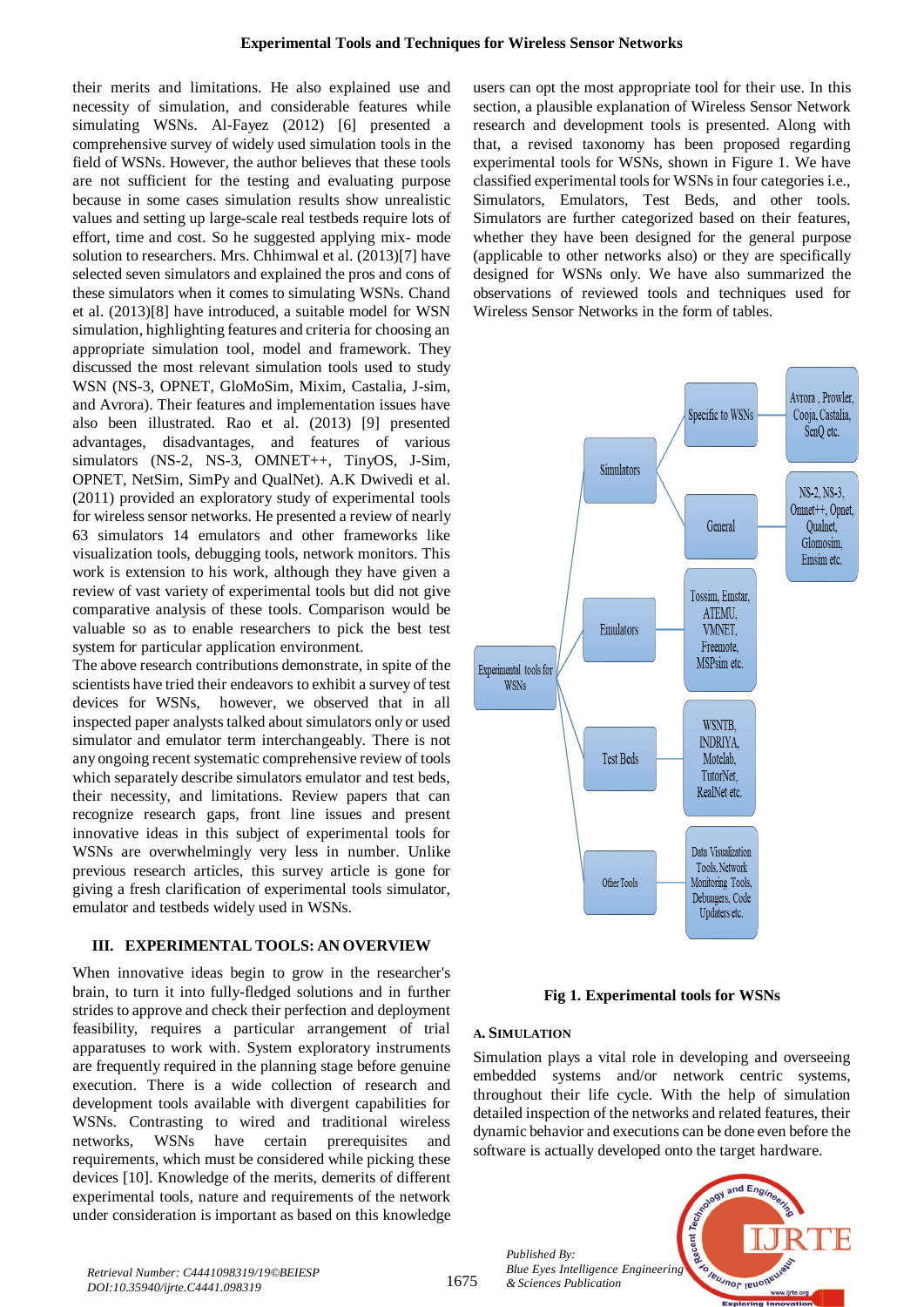Simulation works by creating conditions that are quite similar to actual conditions, then the training is provided under those conditions. A Simulator is commonly used as a software framework that predicts the behavior of computer networks by imitating few components of the real world. Various elements of the real-world system are mirrored and modeled depending on the intended function of the simulator [11]. To mimic a specific system, the initial step is to build up a model that speaks to the key qualities, practices, and elements of the chose physical or theoretical framework or procedure. So model imitates the system itself, whereas simulation performs the operation of the system over time. Simulators are an exercise tool to examine and gain new insights into new technology and to assess the performance of systems too complex for analytical solutions. In short, it can be said that simulation is a very efficient and economical approach to experiment with protocols and technique. Descriptions of some popularly used simulators in WSNs are listed below:

#### **NS-2(Network Simulator version -2)** [12]

NS-2 is an object oriented, open-source test system and it goes under the class of discrete occasion test system. NS had been created as a variation of the REAL system test system in 1989. NS-2 is an extremely incredible simulator for TCP, routing, and multicast conventions over wired and remote (neighborhood and satellite) systems. The Programming language used in NS-2 is C++ and an Object-situated form of Tcl called Otcl. Standard network protocols, for example, TCP and UPD, traffic source conduct, for example, FTP, Telnet, Web, CBR and VBR, router queue management, for example, Drop Tail, RED, and CBQ, routing calculations can be actualized using NS-2. The NS-2 recreation condition offers extraordinarily adaptable expansions for WSNs that is the reason it is widely being utilized for analyzing the attributes of WSNs. NS-2 works well on Linux Operating Systems or on Cygwin, which is a Unix-like environment and command-line interface running on Windows.

## **NS-3 (Network Simulator version-3)** [13]

NS-3, a discrete-event network simulator for Internet frameworks was first created in 2006. It was structured fundamentally for research and instructive use. NS-3 is free software, authorized under the GNU GPLv2 permit, and is openly accessible for research and developmental use. With the help of NS3 simulator, we can create different virtual hubs (i.e., PCs in real life) and with the assistance of different helper classes, it enables us to install devices, web stacks, application, and so forth to these associated hubs. Ns3 gives us uncommon highlights which can be used for real-life integrations. A portion of these highlights are: tracing of nodes which enables us to follow the routes of the nodes which helps us to track how much information is sent or got, Network Animator: it is an animated form of how system will look in reality and how information will be moved from one node to another, Pcap file: which can be utilized to get all data of the packets (e.g., Sequence number, Source IP, destination IP, and so on), GNU plot: is used to plot diagrams and graphs from the information which we get from trace record of NS3.

## **OMNET++** [14]

OMNeT++ is a scalable, modular, segment-based, open source, object oriented simulation library and framework, principally used for building network simulators. Despite the fact that OMNeT++ isn't a network simulation system itself, it has increased across the board fame as a network simulation platform in researchers just as in mechanical settings, and working up a huge client network. OMNeT++ offers an Eclipse-based IDE, a graphical runtime condition, and a large group of different instruments. There are augmentations for constant stimulation, network emulation, database combination, SystemC reconciliation, and a few different OMNeT++ is disseminated under the Academic Public License. Omnet++ runs basically on all platforms whether it be Windows, Linux, or macOS.

## **J-SIM** [15]

J-Sim is an open source, java based object-oriented discrete event simulator. J-sim was basically designed for queueing network simulation, however, J-sim can be used to simulate large scale system where object states change discretely. J-Sim provides facilities same as Simula simulation environment. J-Sim is purely Java written software and therefore completely portable. J-Sim has a GUI library, which encourages clients to display or arrange the Mathematical Modeling Language, a "content-based language" kept in touch with J-Sim models. J-sim has been used mostly in physiology and biomedicine field however, it can likewise be utilized in WSN simulation. J-Sim has been tested on Solaris 8, OS/2 Wrap 4, and eComstion 1.1, Windows NT 4, Windows XP and Linux.

## **AVRORA** [16]

AVRORA an exploration task of the UCLA Compilers Group is a set of simulation and a framework for programs written for AVR microcontroller produced by Atmel and the Mica2 sensor nodes. Avrora provides flexibility for simulating and analyzing assembly programs, providing a clean Java API and infrastructure for experimentation, profiling, and analysis. This simulator is a combination of TOSSIM and ATEMU. Avrora also underpins energy consumption simulation. This test system gives open sources and online records. Avrora can simulate networks with thousands of node in lesser time and with much accuracy. If we talk about limitations of AVRORA, it does not support graphical user interface. In addition, as AVRORA has not any network communication tools so it cannot simulate network management algorithms.



and Engr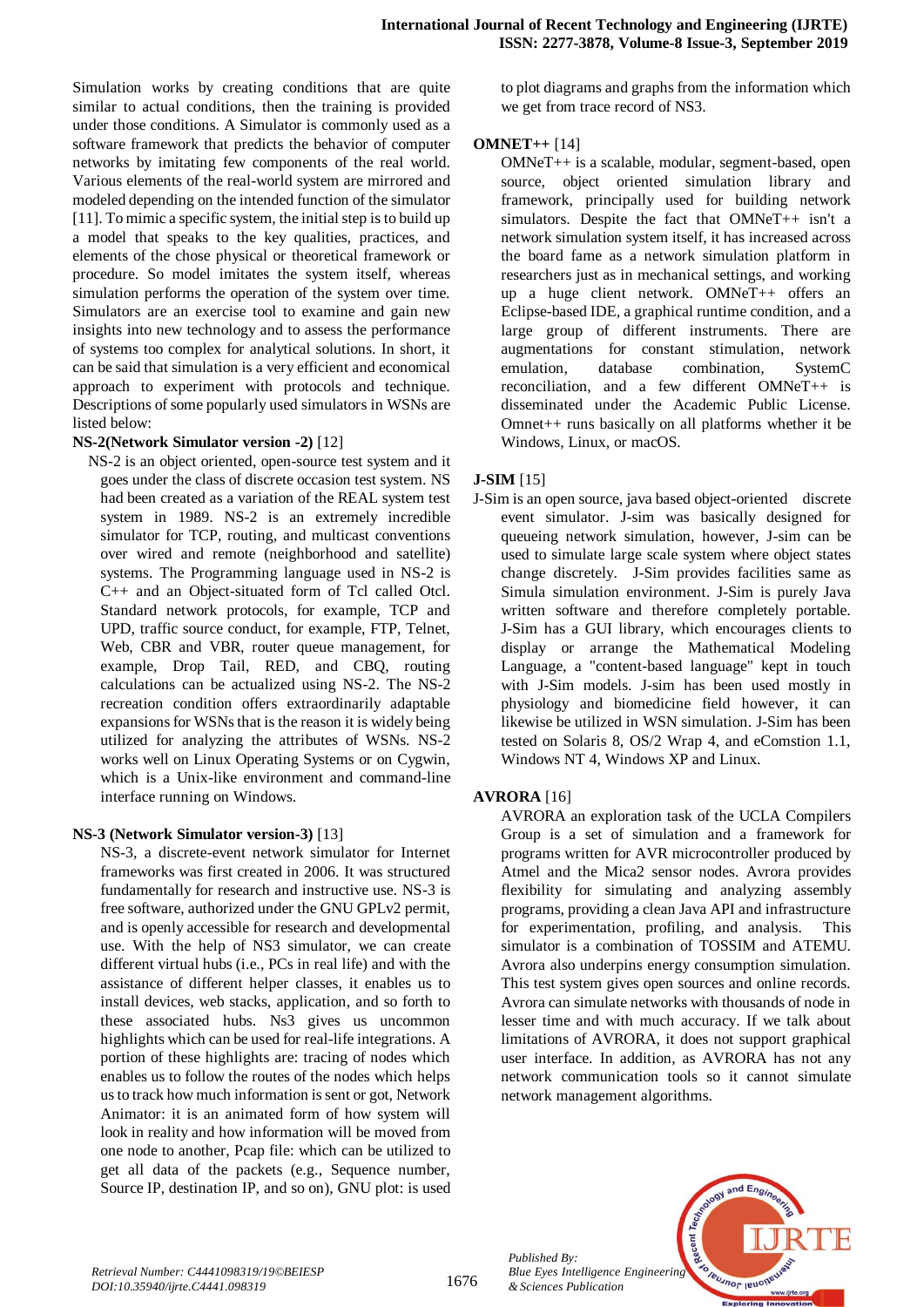# **OPNET** [17]

OPNET is a short form of Optimized Network Engineering Tools. OPNET provides relatively much powerful visual or graphical displaying approach (Graphical user interface). OPNET is a specific business programming supplier for network and innovative work. It very well may be utilized to analyze communication systems, gadgets, conventions, and different applications we can see all the topology setup and simulation results. The parameters can likewise be adjusted and the experiments can be rehashed effectively through simple procedure through the GUI. The simulation results and information can be broke down and showed all-around effectively. User-friendly diagrams, graphs, measurements, and network animation can be produced by OPNET for user convenience.

# **QUALNET** [18]

QUALNET is a discrete-event simulator. It is a commercial version of GloMoSim used by Scalable Network Technologies (SNT) for their defense projects namely JTRS Network Emulator, BCNIS and Stratcom Cyber. Qualnet can be viewed as an extended version of GLOMOSIM with an advanced set of models and protocols. Qualnet software enables user to design advanced wireless modules, creating and animating network scenario (network topology) and user-friendly tools for analyzing simulation results. Qualnet has a modular design and an intuitive GUI that makes it user friendly. Key features of QUALNET is speed, scalability, model fidelity, portability and extensibility. Supported platforms for QUALNET are Microsoft windows and Linux (64-bit editions only).

# **GLOMOSIM [**19]

GLOMOSIM stands for global mobile information system simulator and satellite network simulation setting for large and wireline communication network, adhoc mobile network set up at ucLA's paraell computing lab. GLOMOSIM is a scalable, discrete parallel event simulator that provides complex systems with a parallel simulation setting. GLOMOSIM supports two models of node mobility; node moving based on the model referred to as the model of random way point. Other GLOMOSIM mobility model referred to as a drunken random model. In 2000, GloMoSim stopped updating and published its commercial version called QualNet.

# **PROWLER [**20]

PROWLER is a probabilistic wireless network simulator intended specifically to simulate wireless distributed systems on a big scale. Prowler, need MATLAB assistance that offers an easy way to prototype implementation and has good visualization skills. Originally designed to simulate Berkeley MICA motes, Prowler is now available for more particular platforms as well. Prowler is a wireless network simulator that is driven by events. Prowler can simulate transmission of radio, propagation, reception including collisions in ad hoc radio networks, and MAC-layer operation. Prowler

works exceptionally fine for communication and routing protocol development, debugging, optimization, parameter tuning, and arbitrary application prototyping.

# **EMSIM** [21]

EMSIM is a power simulation framework that simulates a straightforward integrated system with a powerful ARM microprocessor and Linux OS. This simulation framework is designed to promote research in the following fields: 1) to study the impacts of an OS on the general power usage of the system. 2) Characterize and macro-model Linux OS power usage 3) study the impacts of the architectural conversion of OS-related software.

# **COOJA** [22]

COOJA is a versatile simulator based on Java intended to simulate sensor networks. COOJA is very helpful in the growth of distributed algorithms. In particular, the research community utilizes it widely to simulate small to comparatively big wireless networks of linked devices embedding sensors and/or actuators, frequently referred to as "motes," and thus to create, debug and assess WSN-based projects. Cooja also offers a graphical user interface (GUI) to design, operate, and evaluate WSN simulations based on Java's normal Swing toolkit.

# **Mannasim** [23]

Mannasim is a simulation environment for Wireless Sensor Networks consisting of two alternatives: the Mannasim Framework and the Script Generator Tool. The Mannasim Framework is a Network Simulator (NS-2)-based WSN simulation module. Mannasim is an expanded NS-2 version with several fresh modules capable of designing, developing and analyzing multiple WSN apps. A front-end for simple development of TCL simulation scripts is the Script Generator Tool (SGT). SGT is mixed with Mannasim Framework and written in pure Java, making it an autonomous platform.

# **Castalia [11]**

Castalia is an open source, OMNet++ Extension for WSNs. Castalia can simulate low-power embedded systems networks such as WSNs, body area networks and adhoc mobile networks. Castalia simulator is a useful choice to test distributed algorithms and/or protocols in realistic wireless channel and radio models, with a realistic node conduct particularly related to radio access. As it is extremely parametric and can simulate a broad variety of platforms, Castalia can also be used to assess distinct platform features for particular apps. Castalia's recent version is 3.3. Castalia's key characteristics include: physical process modeling, bias and noise sensing device, node clock drift, multiple MAC and built-in routing protocols.

*Published By: Blue Eyes Intelligence Engineering & Sciences Publication* 

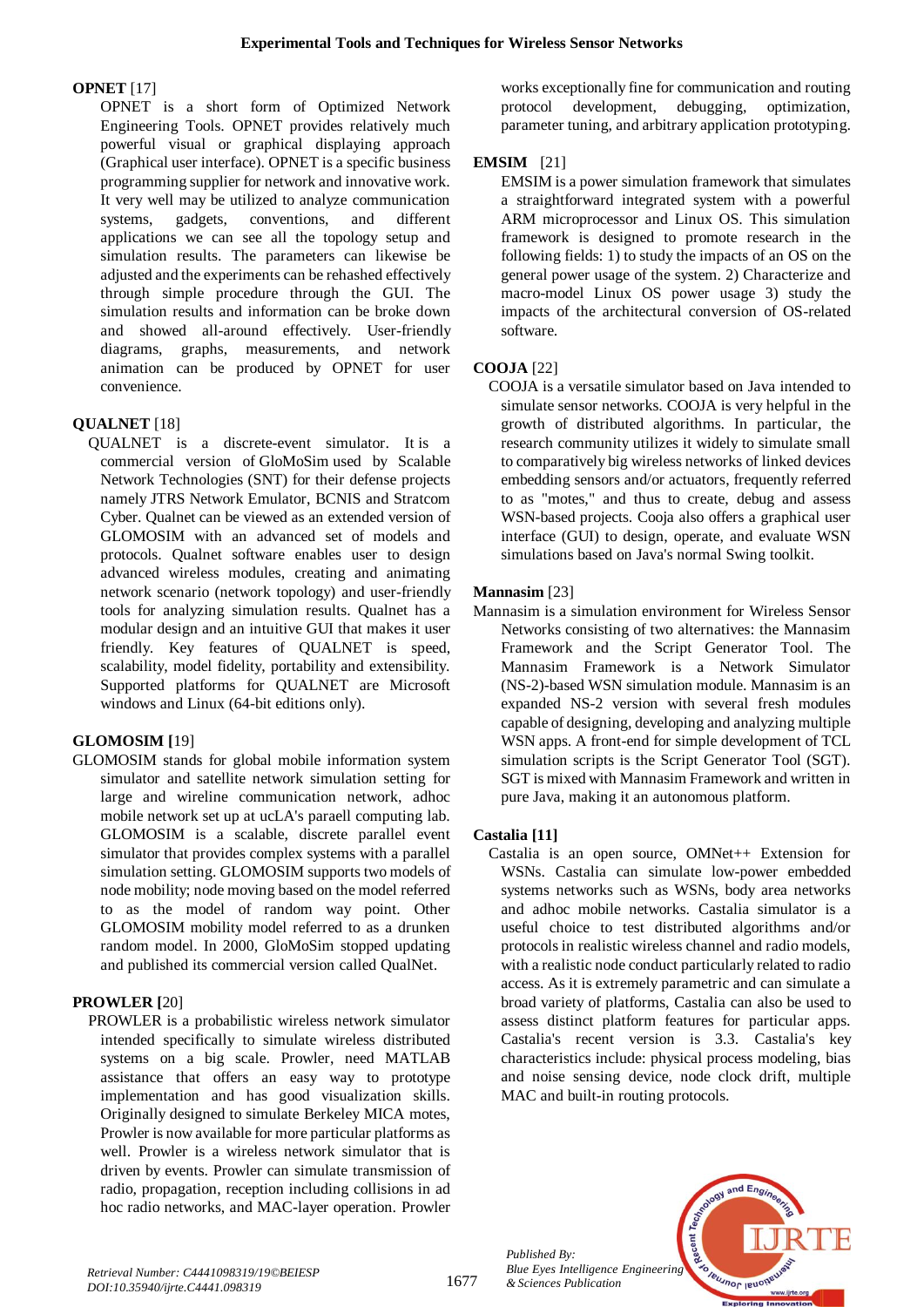## **B. NECESSITY OF SIMULATION**

Widespread research on WSNs has raised the demand for simulation tools and frameworks because it makes the whole process easier, cheaper and faster. Simulation is being used universally all around in light of its accessibility, versatility and re-convenience features. Simulators are also a very useful tool for comparing new techniques to existing ones, by virtue of statistics obtained from simulators that are realistic, convenient and economical. Simulator designed for WSNs enables its client to seclude a few factors by tweaking configurable parameters [5]. It supports scripting languages of rich-semantics to define experiments and process results. Protocols, plans, even new thoughts can be assessed on a huge scale using simulators. Other features provided by simulators that increase its necessity are Safety aspects, Graphical Interface, debug and trace support, etc. [8].

#### **C. LIMITATION OF SIMULATION**

Simulation is the most promising tool for mobile networks. However, simulation tools do also have major drawbacks. Since simulation depends upon a proper model based on solid hardware and physical layer assumptions thus simulation results are not exact enough to catch the outright conduct of WSNs and depend on a specific situation under examination. The simulator does not consider the hardware platform constraints and is based on virtual clocking scheme, therefore simulation is unsuitable model for meeting the challenge development and deployment challenge on the realistic environment [12]. Another crucial problem while using simulator is to justify that the service and performances offered by the simulation model are consistent with the real experimental implementation of the protocol. Furthermore, there is an inherent problem of trade-off between scalability and accuracy when simulating WSNs. Abundant sensor nodes strongly affect simulation performance and scalability. Moreover, satisfactory outcomes require a precise portrayal of the sensor radio channel. New viewpointts indigenous to WSNs must be fused in simulators (e.g., a physical environment and an energy model). Ultimately, to attain a real-time evaluation of a communication protocol, just two arrangements are left: network emulation and testbeds [13].

## **IV. EMULATION**

Since quite a long years, progressions in fast processing and networked systems have permitted the quick advancement of network emulators, such as, Tossim, emstar, and Atemu, and so on. Emulator can be seen as a blend of both simulators and live testing. In contrast, to simulators, emulators don't utilize absolutely scientific models of traffic, channels, and conventions. End-frameworks, for example, Computers can be attached to the emulator and will act as though they are connected to a system. Emulators produce virtual test systems which imitate live systems, for example, LAN or WAN. Also, emulator purposefully presents some counterfeit impedances" on the system to test fortes of the tested convention. These impairments incorporate packets failure, noise, clog, and decreased data transmission with particular planning or consolidating delay over the system [12]. The primary target of the emulator is to figure execution and anticipate the effect of changes in the system over time, in light of these actualities it understands an application's

responsiveness, throughput and optimizes technology decision pending. Well known Emulator explicitly intended for WSNs are depicted as follows:

#### **TOSSIM [**22]

Tossim emulator has been designed to emulate all the TinyOS applications. Tossim being a discrete event simulator while simulation, it fetches events from event queue (sorted by time) and executes them. In Tossim network behavior is captured based on bit granularity not on the packet level. TOSSIM has been written using two programming interfaces: Python and C++. Python enables users to dynamically communicate as a strong debugger with a running simulation. However, the interpreter slows down the performance as it takes lots of time to show the outcome, TOSSIM also has a C++ interface. It's usually very easy to transform code from one to the other. Currently, TOSSIM does not favor the measurement of energy.

## **EMSTAR** [23]

EmStar is an event driven emulator that is known for developing and deploying complex WSN applications because EmStar has been built by taken care of all the constraints of WSNs like node failure, topology changes etc. Emstar works on networks of Motes with 32-bit embedded Microserver platforms. EmStar consists of libraries that implement message-passing IPC primitives, tools that support simulation, emulation, and visualization of live systems, both real and simulated, and **se**rvic**es** that support networking, sensing, and time synchronization. Key features of EMSTAR are code reusability, modularity, ease of use, high visibility and reactivity features.

## **ATEMU** [24]

ATEMU has been designed to bridge the gap between actual deployments of the sensor network and simulations of the sensor network. ATEMU uses a hybrid approach in which the operation of individual sensor nodes is emulated in instructive manner and their interactions with each other through wireless transmission are simulated in a realistic way. ATEMU's capacity to simulate a heterogeneous sensor network is a distinctive characteristic. Using ATEMU, implementation on the MICA2 platform can be simulated correctly, as well as a full sensor network where the sensor nodes are based on distinct hardware systems themselves. The ATEMU platform involves XATDB, a debugger frontend that offers an outstanding tool for big sensor networks to learn and debug. The ATEMU platform depends on the use of specification documents based on XML setup. The ATEMU platform offers both sensor network research and sensor network deployment communities with numerous functionality.

*Published By: Blue Eyes Intelligence Engineering & Sciences Publication* 

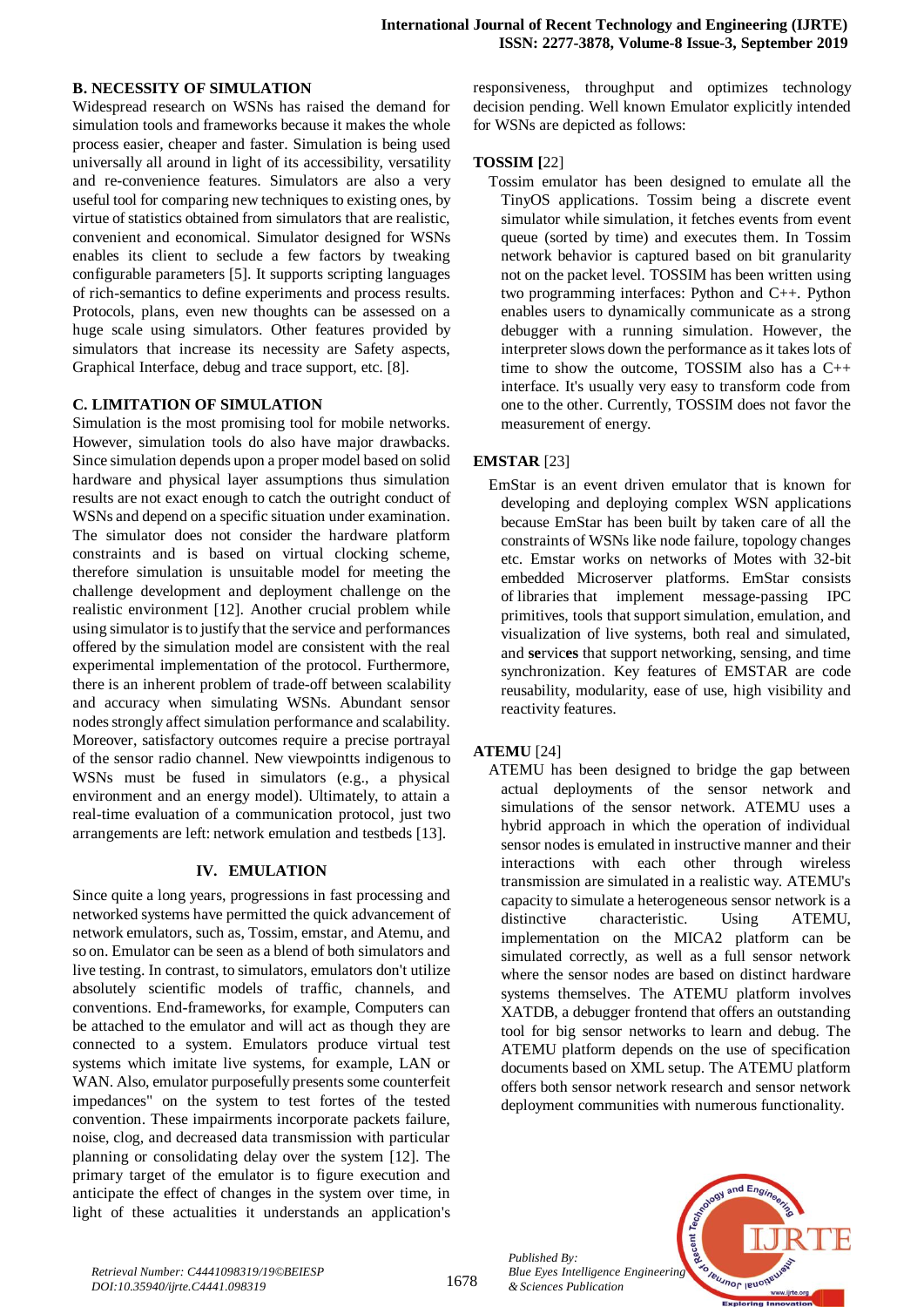## **VMNET** [25]

VMNet is a specifically designed network emulator to be used by the wireless sensor network for realistic WSN performance assessments. To assemble virtual hardware parts, VMNet has an extremely modular architecture. Most popular Crossbow MICA2 motes can be emulated in this hardware setup. VMNet emulates WSN as a VMN (Virtual Mote Network). The activities of every element like the sensing units and other hardware peripherals in a sensor mote is emulated at CPU clock cycle stage. And it also keeps the record of every emulation. VMNet also emulates the signal loss and noise of the radio transmission channel by the communication between VMs with the effects of signal loss and noise. Moreover, VMNet takes parameter values from the real world and detailed running status of application code. As a result, the binary code of the target WSN application can be run directly on the VMN, and the application performance, both in *response time* and in *power consumption*, can be reported realistically in VMNet.

## **FREEMOTE** [26]

For the development of a Wireless Sensor Network (WSN) software, Freemote Emulator is a lightweight and distributed Java based emulation instrument. This platform's objective is to assist the developing Java-based Motes based on optimized JVM (such as Squawk, Sentilla Point) and platforms (such as Java Cards, SunSPOT). As the Java language is well established, this emulator reduces the development phase's length and complexity. The Freemote Emulator focuses on credibility of conduct by blending emulated nodes and actual nodes that can be reached through a specific bridge rather than on precision of time-based performance assessment. The Freemote Emulator also offers a strong network visualization tool that shows emulated nodes, message content sent, and physical topology. This characteristic enables the comprehension of the behaviors of complicated networks and debugs difficult execution issues.

# **MSPSIM** [27]

MSPsim having MSP430 series microprocessor and Java-based instruction level emulator. It emulates full sensor networking platforms such as Tmote Sky and ESB/2 as opposed to CPU level emulators. MSPSim targets realistic simulation with precise timing for use as a study instrument, as well as excellent debugging support for use as a development instrument. MSPSim combines cycle precise interpretation of CPU instructions with the simulation of all other parts, both inner and external, based on a discrete event. MSPSim utilizes an event-based execution kernel that allows precise timing while minimizing the use of the host processor.

## **A. NECESSITY OF EMULATION:**

Emulation is particularly useful in the debugging and testing phase of a system. Emulators give its users a privilege to connect their devices, services, and applications to test their performance, maturity and functionality against real-world network settings. These tools can also be used for various other purposes such as quality assurance checking, proof of concept, or troubleshooting. Once the network is tested in a controlled environment against actual network surroundings, users can have self-reliance that the elements being tested will perform as expected. Emulation addresses the original hardware and software environment of the digital object, thus it may provide more realistic observations. Emulators focus on regenerating an original computer environment. Results obtained from emulation are valuable because of its ability to maintain a proximate association to the authenticity of the digital object.

# **B. LIMITATION OF EMULATION**

An emulator works by mimicking every facet of the original device's behavior, thus it offers more precise results. From this description, it seems as, an emulator is a better solution than the simulator, but in reality, it is not always true because emulators are really slow specially when the careful conduct of the framework to be emulated isn't recorded and must be deduced trouth reverse engineering. Emulating the actual hardware usually makes the software run considerably slower than it would have on the original hardware.

## **V. TESTBEDS**

A Testbed is a platform that forms the basis for experimentation in real-world settings. Also, they are used by numerous analysts to assess applications pertaining to specific areas as as it permits thorough, adaptable, straightforward and replicable testing of hypotheses, computational instruments, and advancements [36-37]. Live testing is a dominating technique where real hardware equipment, as well as programming peripherals, are utilized to test and investigate network protocol during the system development stage. A testbed is a straightforward and reliable platform for directing precise, testing of computational apparatuses, logical hypotheses and new advancements. Testbeds give a situation that supports the assessment of various physical parameters in a controlled and dependable condition. This condition contains equipment, instrumentations, test systems and other subordinate components expected to lead a test. If we contrast WSN-Testbed with WSN simulator, we found that testbed empowers progressively reasonable and solid experimentation in catching the nobility of the fundamental equipment, programming, and elements of the remote sensor organize [13]. In any case, this methodology is extravagant if the system under thought has an enormous area. It is viewed as that live testing is unyielding to assess all parts of the convention being tried. List of some widely used testbeds for WSNs are given beneath:

## **WSNTB** [28]

WSNTB is a heterogeneous, versatile, reconfigurable, and expandable testbed. Clients can explore whenever and anyplace and abstain from investing energy in setting up the WSNs condition.

*Published By: Blue Eyes Intelligence Engineering & Sciences Publication* 



*Retrieval Number: C4441098319/19©BEIESP DOI:10.35940/ijrte.C4441.098319*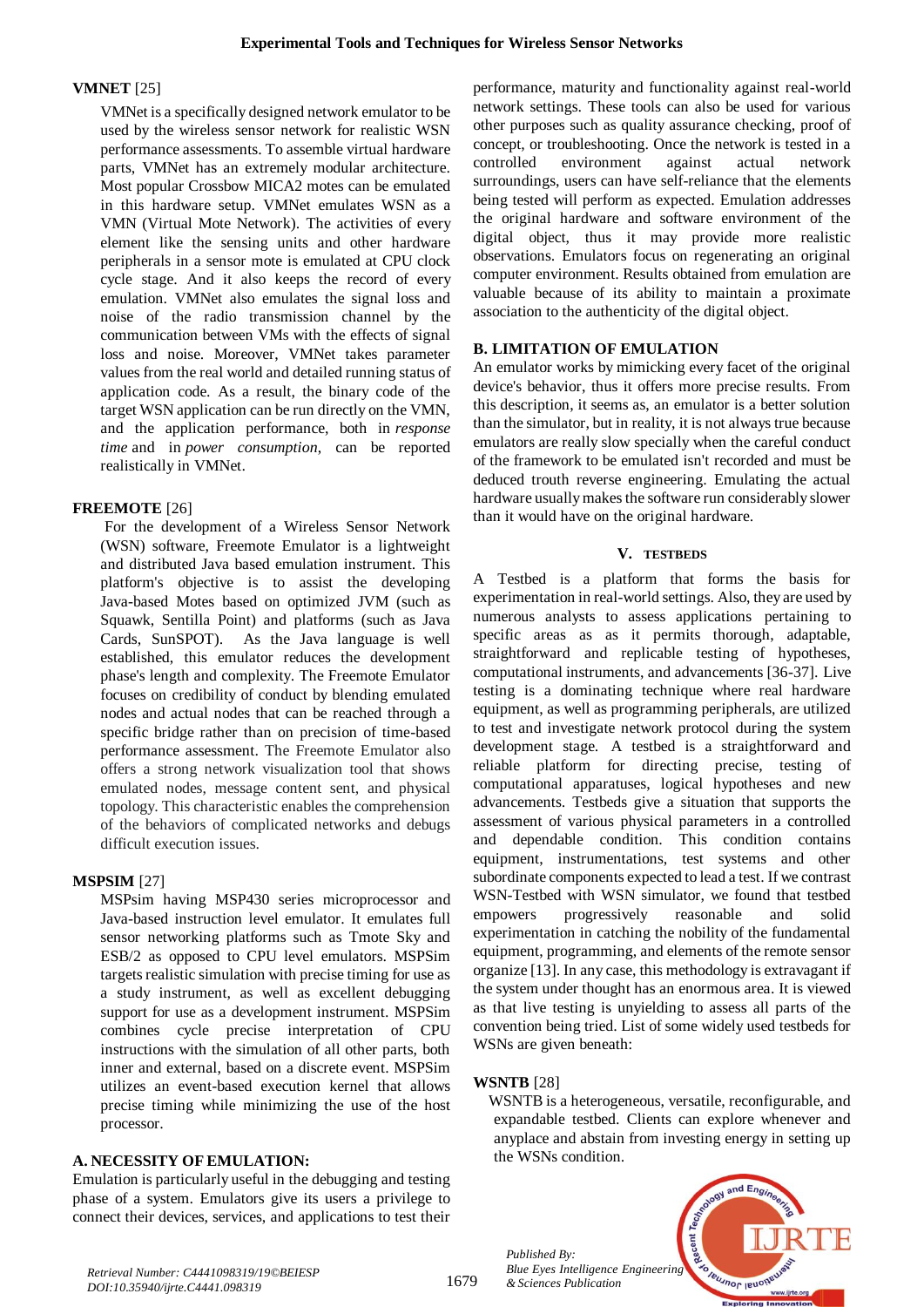The neighborhood mode, continuous control convention, and equipment reset devices on WSNTB is the fundamental belief. Clients can run any redid applications independent from anyone else and work with any hub over the Internet. Using testbed website, clients can book a timeframe furthermore, picks hubs to explore. At that point, clients can transfer their very own projects and reinventing them. There are other numerous capacities, for example, compiler, online editorial manager, data logger, working status screen, work line framework, etc. By using our testbed, analysts can spare heaps of time on building a colossal trial condition and decrease the equipment cost, yet improve the devise utility rate, experimental results.

## **INDRIYA** [29]

INDRIYA is a scalable, inexpensive, 3D WSN testbed deployed at the National University of Singapore across three floors of the computer college. Indriya utilizes TelosB equipment and is based on a USB infrastructure. The infrastructure functions as a distant back-channel programming and also provides sensor equipment with electrical energy. Indriya is intended to decrease the cost of a large-scale test bed installation and maintenance.

#### **MOTELAB** [30]

MoteLab, a Web-based sensor network testbed, comprises of a collection of permanently deployed sensor network nodes linked to a main server that handles programming and information logging while offering a web interface to create and schedule testbed employment. By streamlining access to a big, fixed network of actual sensor network devices. By streamlining access to a big, fixed network of actual sensor network devices, MoteLab accelerates the implementation of applications. By automating information logging, it accelerates debugging and growth, enabling offline evaluation of the efficiency of sensor network software. In addition, MoteLab provides local and remote customers with access to the testbed and its scheduling and quota scheme to guarantee fair sharing by offering a web interface. The source of MoteLab is freely accessible, simple to install and as of now being used at a few other research organizations.

## **TUTORNET** [31]

Tutornet is a WSN testbed that can be operated wirelessly with less power requirement and is installed at the University of Southern California (USC), Ming Hsieh Department of Electrical Engineering. It is widely used at USC for studies and teaching. Initially, Tutornet was produced using 113 sensor nodes (91 TelosB, 13 MicaZ, 9 OpenMote) in the Ronald Tutor Hall building covering two adjoining floors. It features three generations of wireless sensor nodes, all running on the 2.4 GHz frequency band with IEEE802.15.4-compliant radios.

#### **REALNET** [3]

REALNET is an environmental WSN testbed with an idea is to monitor ecological parameters like temrature, water level, soil humidity, light etc and to turn into a conventional stage that serves various purposes like a decisive framework for the scholastic and business networks, a compelling ecological control device, and a supportability cognizant device. REALNET was developed and implemented in 2001 at a university campus with an intial goal to measure tempratue and water level of a pond in the campus so that it can alert residents about danger of flooding.

#### **A. NECESSITY OF TESTBEDS**

WSN-Testbeds provide the means to researchers and developers to acquire firsthand experience and to discover and explore different kinds of scenarios. Testbeds conquers any hindrance among simulation and development of real devices by giving realistic environments for testing. In this way testbeds are useful to improve the speed of advancement and gainful research [14]. Thinking about the real weaknesses of test systems and emulators, using WSN testbeds to assess calculations and conventions of WSNs is essential before applying them into certifiable applications. To accomplish high constancy in WSNs tests analysts use testbeds.

#### **B. LIMITATIONS OF TESTBED**

Generally, testbeds specially designed for wireless sensor networks provide a more accurate, realistic and reliable validation mechanism for algorithm and protocols. However, the cost of deployment and sustainment of large-scale testbeds limits their applicability [15]. The Cost gets increases when the network domain increases so it is beyond the realm of imagination to expect to lean toward testbeds to assess certain parameters since it will be progressively costly and take colossal exertion and time. Moreover, in certain applications, there are a few circumstances when it ends up difficult to utilize this methodology effectively in light of the fact that new technology support is not yet validated or available. Besides in some applications where destructive conditions are being contemplated, for example concoction contamination, a real testbed becomes an unwanted choice.

#### **VI. COMPARISON OF EXPERIMENTAL TOOLS**

Network simulator is of different sorts and they can be analyzed using a few criteria like Range (from the extremely easy to the complex), specifying nodes and connections between those nodes and traffic between the nodes, determine everything about the conventions used to deal with traffic in a system, graphical applications (enable clients to effectively envision the operations of their reenacted



*Retrieval Number: C4441098319/19©BEIESP DOI:10.35940/ijrte.C4441.098319*

*Published By:*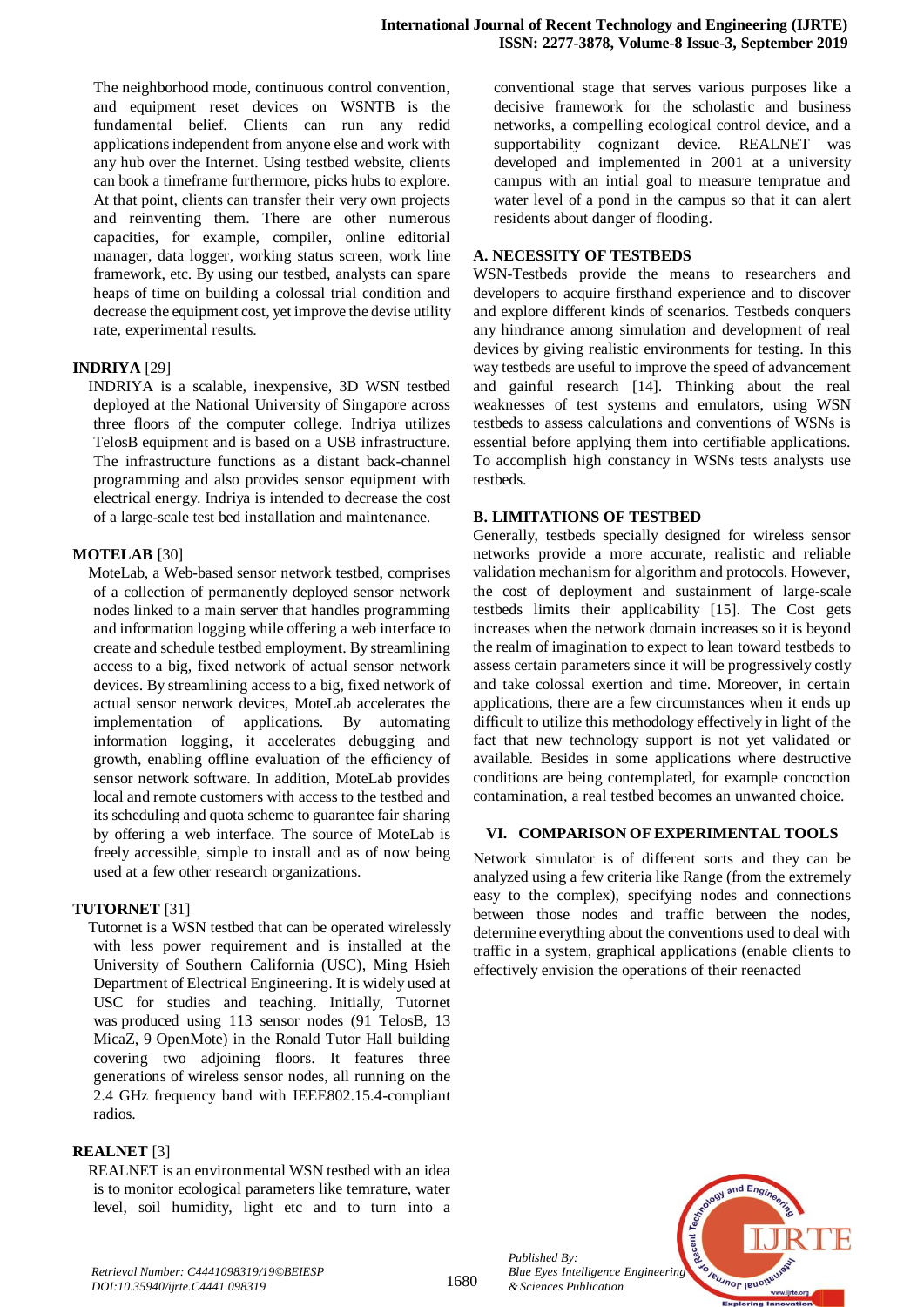| <b>Simulator</b>         | <b>Type</b>       | <b>OS</b>                            | Language<br>used   | Latest<br><b>Version</b> | License<br><b>Type</b>          | <b>Specific to</b><br><b>WSN</b> | <b>Released</b><br>year |
|--------------------------|-------------------|--------------------------------------|--------------------|--------------------------|---------------------------------|----------------------------------|-------------------------|
| NS-2 [12]                | Discrete<br>event | Unix, Windows,<br>Cygwin             | C++, OTcl          | 2.35<br>(4/11/2011)      | Open Source                     | N <sub>o</sub>                   | 1989                    |
| NS-3 [13]                | Discrete<br>event | Unix,<br>Linux                       | $C_{++}$<br>Python | NS-3.29<br>(4/9/2018)    | Open Source                     | N <sub>0</sub>                   | 2006                    |
| Omnet++ $[14]$           | Discrete<br>event | Windows, Linux,<br>Mac OS X,<br>Unix | $C++$              | 5.4.1<br>(29/06/2018)    | Open source,<br>commercial      | N <sub>0</sub>                   | 2005                    |
| J-Sim [15]               | Discrete<br>event | Windows, Linux,<br>OS/2, Solaris     | Java               | 0.6.0<br>(6/07/2006)     | Open source                     | No                               | 2006                    |
| Avrora [16]              | Discrete<br>Event | Tiny OS                              | Java               | 1.7.106<br>(15/06/2010)  | Open source                     | Yes                              | 2008                    |
| Opnet [17]               | Discrete<br>event | Windows, Linux                       | $C, C++$           | 18.7.1<br>(22/06/2018)   | Commercial                      | N <sub>0</sub>                   | 1987                    |
| Qualnet [18]             | Discrete<br>Event | Windows, Linux,<br>Unix, Solaris     | $C.C++$            | 8.2<br>(31/05/2018)      | Commercial                      | No                               | 2000                    |
| Glomosim [19]            | Discrete<br>event | Windows,<br>Unix                     | C/Parsec           | 2.03<br>(2010)           | Open Source,<br>Commercial both | N <sub>0</sub>                   | 1999                    |
| Prowler [20]             | Discrete<br>Event | Tiny OS                              | Matlab,<br>Java    | 1.25<br>(28/01/2004)     | Open Source                     | Yes                              | 2004                    |
| Emsim $[21]$             | Discrete<br>Event | Windows<br>Mac, Linux                | Java               | 2.0<br>(22/03/2013)      | Open Source                     | N <sub>0</sub>                   | 2007                    |
| Cooja [22]               | Discrete<br>Event | Contiki OS                           | Java               | 3.0<br>(25/08/2015)      |                                 | Yes                              | 2011                    |
| Mannasim [23]            | Discrete<br>Event | Unix<br>Windows                      | Java, Tcl          | 2.35                     | Open Source<br>Yes              |                                  | 2012                    |
| Castalia <sup>[11]</sup> | Discrete<br>Event | Windows, linux,<br>Mac OS X,<br>Unix | $C++$              | 3.3                      | Open Source<br>Yes              |                                  | 2006                    |

## **Table 1 Simulation Tools for WSNs**

condition.), text-based applications (grant further advanced types of customization), programming-oriented tools and so on. In Table 1 list of most extensively used simulators (NS-2, NS-3, OMNET++, J-Sim, Avrora, Opnet, Qualnet, Glomosim, Prowler, Emsim, Cooja, Castalia and Mannasim) for WSNs are introduced. Table 2 gives the framework of reviewed emulators (Tossim, Emstar, ATEMU, VMNET, Freemote, and MSPSim) that are widely being utilized for WSNs. Type, Language, platform, most recent form, and introducing year of each simulators and emulators have been investigated. In Table 3 unique features of testbeds (WSNTB, INDRIYA, Motelab, TutorNet, and RealNet) have been featured empowering specialists in picking up most appropriate tools to their necessities.



*Retrieval Number: C4441098319/19©BEIESP DOI:10.35940/ijrte.C4441.098319*

*Published By:*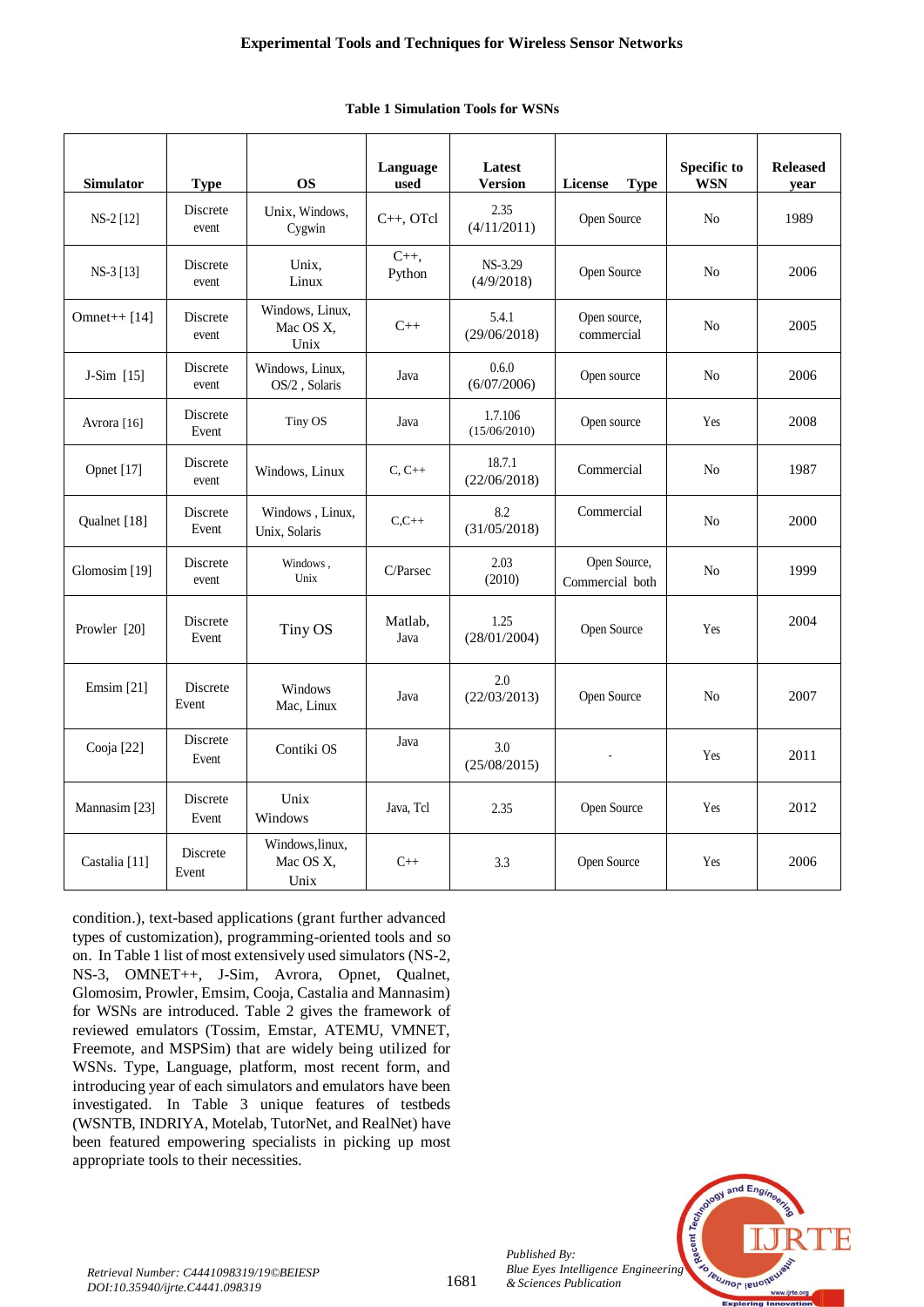| <b>Emulator</b>              | <b>Type</b>       | <b>Operating</b><br><b>System</b> | Language<br><b>Used</b> | Latest<br><b>Version</b>  | <b>License</b><br><b>Type</b> | <b>Specific to</b><br><b>WSN</b> | <b>Releasing</b><br>Year |
|------------------------------|-------------------|-----------------------------------|-------------------------|---------------------------|-------------------------------|----------------------------------|--------------------------|
| Tossim<br>$\lceil 24 \rceil$ | Discrete<br>Event | Tiny Os,<br>Linux, Cygwin         | Python,<br>$C++$        | 2.1.1<br>(6/4/2010)       | Open Source                   | Yes                              | 2003                     |
| Emstar<br>[25]               | Discrete<br>Event | Linux                             | $\mathsf{C}$            | $\overline{\phantom{a}}$  | Open Source                   | Yes                              | 2004                     |
| <b>ATEMU</b><br>$[26]$       | Discrete<br>Event | <b>Solaris</b><br>Linux, Tiny OS  | $\mathcal{C}$           | 0.4<br>(11/07/2006)       | Open Source                   | Yes                              | 2004                     |
| <b>VMNET</b><br>$[27]$       | Discrete<br>Event | Windows,<br>Linux                 | $\mathcal{C}$           | 1.0.2<br>(30/10/2005)     | Open Source                   | Yes                              | 2004                     |
| FreeMote<br>$[28]$           | Discrete<br>Event | Tiny OS                           | Java                    | Version 9<br>(20/10/2010) | Open Source                   | Yes                              | 2008                     |
| <b>MSPSim</b><br>$[29]$      | Discrete<br>Event | Windows                           | Java                    | 0.97<br>(30/04/2009)      | Open Source                   | Yes                              | 2008                     |

**Table 2: Emulation Tools for WSNs**

#### **Table 3: Testbeds for WSNs**

| <b>Test Beds</b>       | <b>Features</b>                                                                                                                                                                                                                                                                                                                                         |
|------------------------|---------------------------------------------------------------------------------------------------------------------------------------------------------------------------------------------------------------------------------------------------------------------------------------------------------------------------------------------------------|
| <b>WSNTB</b><br>[30]   | Designed for heterogeneous WSN experiments.<br>Users can use both the web-based interface and the special function, called local mode, to run their<br>applications on testbed.<br>It improves two WSNs and three gateways. Each WSN has 17 sensor nodes.<br>$\bullet$                                                                                  |
| <b>INDRIYA</b><br>[31] | • It is a large scale 3D WSN testbed with 140 Toles B nodes.<br>• INDRIYA has only two platforms in terms of heterogeneity of hardware setup.<br>• It does not consider node mobility.                                                                                                                                                                  |
| MoteLab<br>$[32]$      | It is web based sensor network testbed.<br>It is an open source tool.<br>All Motelab code is also available for institutions to build their own testbeds.                                                                                                                                                                                               |
| TutorNet<br>$[33]$     | It is a Tiered Wireless Sensor Network testbed consist of 3 tiers, 13 clusters and 113 Motes.<br>It provide emote and parallel programming mote.<br>٠                                                                                                                                                                                                   |
| RealNet<br>$[34]$      | RealNet is an environmental WSN testbed.<br>RealNet is primarily used to monitor physical parameters from the air (atmospheric temperature,<br>٠<br>humidity, and pressure, light), ground and water.<br>$\mathbf{a}$ and $\mathbf{a}$ are a set of $\mathbf{a}$ and $\mathbf{a}$ are a set of $\mathbf{a}$<br>$\cdot$ .<br>$1 \quad 1$<br>$\mathbf{1}$ |

## **VII. DISCUSSION**

Analyzing methods to study the performance of wired and wireless networks can be classified into three major categories: analytical methods, usage of experimental and research tools, and physical measurement [10]. Sensor networks are imposed with many constraints such as lack of Power supply, distributed collaboration and dynamic characteristics, and due to these imperatives calculations intended for sensor systems turns out to be considerably progressively perplexing and normally inadmissible for systematic techniques that have been persuaded to genuinely successful for traditional networks [35]. Many network particularities in WSNs are not planned and institutionalized at this point.



*Retrieval Number: C4441098319/19©BEIESP DOI:10.35940/ijrte.C4441.098319*

1682

*Published By: & Sciences Publication*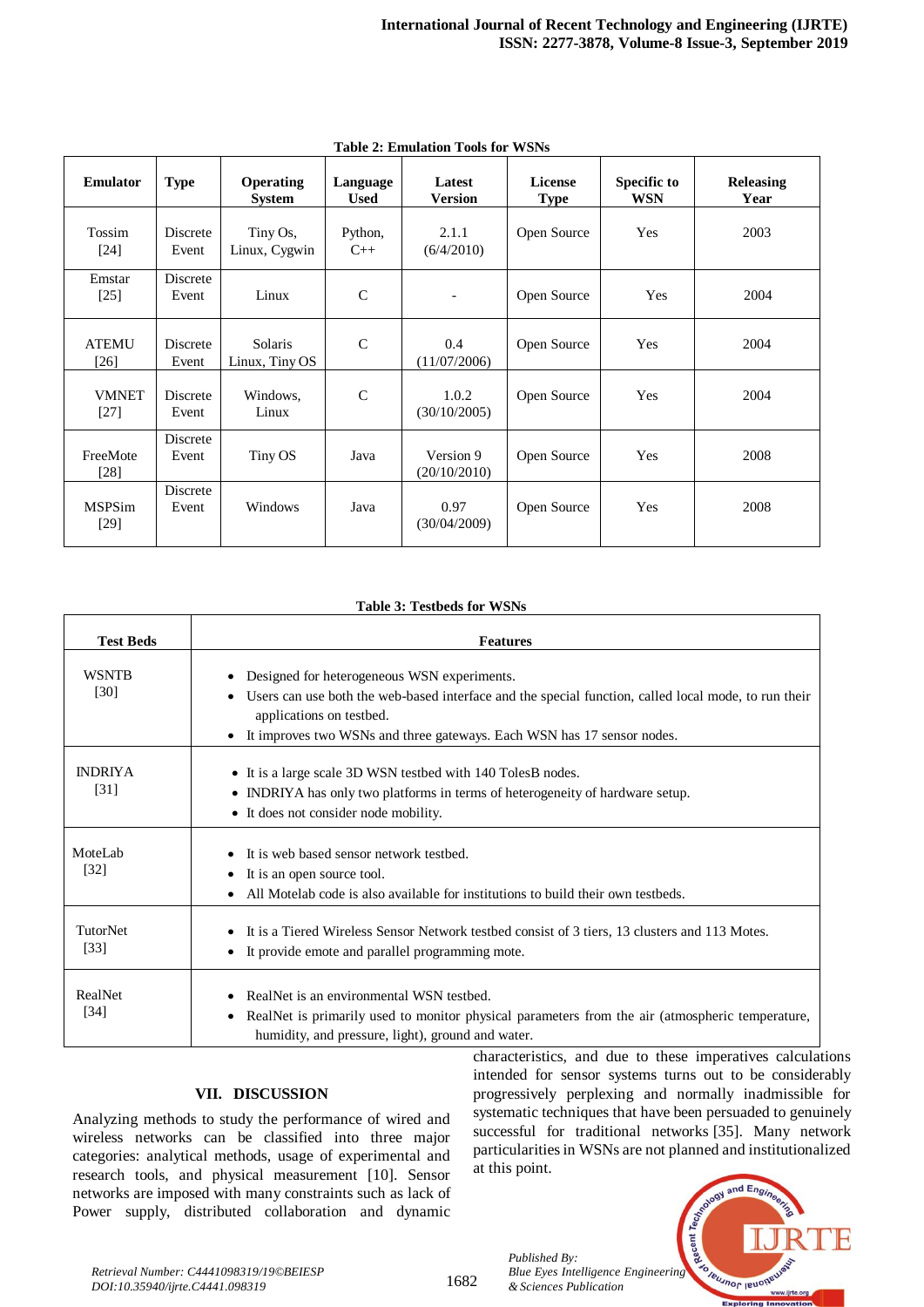Setting up WSN testbeds is extravagant and troublesome (as far as both physical and mental work) [36]. Moreover, running real experiments is consistently a tedious procedure. Using research tools is the only workable approach for the quantitative analysis of Sensor networks [37]. In this context three standard methods of Research and development being discussed are: Simulation, Emulation, and live testing. Out of the three techniques, network simulation is cheap and provides immediate results [38]. It is an inarguable fact that in some circumstances the use of simulation software package is the only remaining option for the researchers that can satisfy their need, or at least can make the entire procedure simpler and quicker [39]. Most recent research in WSNs is being done using simulation, for example, to analyze state-of-the-art congestion control protocols in WSNs, such as LEACH-FL, Fuzzy AQM, and FCCTF. The most popular simulators are NS-2 and MATLAB. [40]. For energy-aware routing, clustering and security mechanisms OMNet++ and prowler simulators are the most frequent choice. That is why simulation is the preferred choice for the majority of the mobile ad hoc network community [41]. However, if a simulation experiment is not properly designed, and the appropriate simulator is not used there could be a huge difference between the obtained result and the actual result. [42]. Even the simulators that have been regarded as best for particular applications still cannot simulate real wireless communication environment as far as completeness, accuracy, and authenticity is concerned [43]. On the other hand, the live testing method is very authentic, but it is rarely applied due to the lack of reproducibility and great expense [44]. System Emulation lies between the above two procedure and is an integration of a simulated environment and a real testbed because it allows clients to frame a controlled examination with a high level of reproducibility and give an instrument to take a shot at a genuine framework viably. In this way, network emulator helps to improve the accuracy and scalability of testing results [45].

## **VIII. CONCLUSION**

Rigorous research activities are going on to discover more possibilities of deployment and applications of Wireless Sensor Networks in the real world. So various researchers across the world are moving towards this field with their novel ideas, conventions, methods, and calculations to conquer the difficulties encompassing sensor systems. These thoughts and strategies require cautious assessment and investigation however but in case of wireless sensor networks it isn't doable to test and assess the conventions or speculations through real experiments because of cost and complexity factor. So, as a solution to these problems, experimental tools and techniques are proposed to analyze and validate the performance of protocols and algorithms. In this article apparatuses and procedures utilized for the wireless sensor system has been profoundly investigated. We have explored various state-of-the art simulators, emulators and test beds that have been used for experimental purpose in WSNs further we have discovered their plus points and pointed out their limitations also. In this way, this paper will assist the analysts in choosing suitable instruments for their necessities and approval by thinking about their qualities and impediments. The future extension is to build up an adaptable exploratory tools for the assessment of complex elements of wireless sensor networks that would consider both its resource limitations as well as its application requirements.

#### **REFERENCES**

- 1. Zheng J, Jamalipour A. Wireless sensor networks: A networking perspective, A John Wiley & Sons, INC., 2009.
- 2. B. Musznicki and P. Zwierzykowski, Survey of simulators for wireless sensor networks. *Int. J. Grid Distrib. Comput.* vol. 5, no. 3, pp. 23-50, 2012.
- *3.* M. Korkalainen, M. Sallinen, N. Karkkainen, P. Tukeva, Survey of wireless sensor networks simulation tools for demanding applications, In: *Proc Fifth IEEE International Conference on Networking and Services (ICNS), 2009.*
- 4. MZ. Khan, B. Askwith, F. Bouhafs, and M. Asim, Limitations of simulation tools for large-scale wireless sensor networks, In*: Proc. 2011 IEEE Workshop Int. Conf. Adv. Inf. Netw. Appl. (WAINA),* Mar. 2011, pp. 820-825.
- *5.* F Yu, A Survey of Wireless Sensor Network Simulation Tools 2011. In: *Journal of Wireless Networking and Communications 2015.*
- 6. F. Al-Fayez, A. Abuarqoub, M. Hammoudeh, A. Nisbet, Wireless Sensor Network Simulation: The Current State and Simulation Tools, In: *Sensors & Transducers,* Vol. 18, January 2013, pp. 145-155.
- 7. Chhimwal, P., Rai, D.S., Rawat, D. Comparison between different wireless sensor simulation tools*. IOSR-JECE* 2013, 5, 54-60.
- 8. Chand BS, Rao KR, S. Sreedhar Babu Exploration of New Simulation Tools for Wireless Sensor Networks, *IJSR*, *India,* Volume 2, April 2013.
- 9. Lakshmanarao K, Ch.R. Vinod Kumar, Kanakavardhini K, Survey on simulation tools for Wireless networks*, IJERT* Vol 2, October-2013.
- 10. A. Nayyar and R. Singh, A comprehensive review of simulation tools for wireless sensor networks (WSNs*)," J. Wireless Netw. Commun*, vol. 5, no. 1, pp. 19-47, 2015.
- 11. A. Dwivedi and O. Vyas, An exploratory study of experimental tools for wireless sensor networks," *Wireless Sensor Netw.*, vol. 3, no. 7, pp. 215-240, 2011.
- 12. <https://www.isi.edu/nsnam/ns/>
- 13. <https://www.nsnam.org/research/wns3/wns3-2019/>
- 14. Kopke et al. Simulating wireless and mobile networks in omnet++: The mixim vision. In *First International OMNeT++ Developers Workshop, March* 2008.
- 15.  $\frac{http://www.kiv.zcu.cz/j-sim/}{B.L. Titzer. D.K. Lee. and J}$  $\frac{http://www.kiv.zcu.cz/j-sim/}{B.L. Titzer. D.K. Lee. and J}$  $\frac{http://www.kiv.zcu.cz/j-sim/}{B.L. Titzer. D.K. Lee. and J}$
- B.L. Titzer, D.K. Lee, and J. Palsberg. Avrora: scalable sensor network simulation with precise timing. In *Proc: 4th international symposium on Information processing in sensor networks (IPSN), April* 2005.
- 17. Chang, X. (1999, December). Network simulations with OPNET. In *Proc: 31st conference on Winter simulation: Simulation---a bridge to the future-* vol 1 (pp.
- 307-314). ACM.
- 18. <https://www.scalable-networks.com/qualnet-network-simulator-software>
- 19. GloMoSim: a library for parallel simulation of large-scale wireless networks. In *Parallel and Distributed Simulation, 1998. PADS 98. Proceedings.*

*Twelfth Workshopon* (pp. 154-161). IEEE.

- 20. Simon, G. (2003). Prowler: Probabilistic wireless network simulator. *Institute for Software Integrated Systems, Nashville*.
- 21. <https://www.princeton.edu/~cad/emsim/>
- 22. F. Osterlind, A. Dunkels, J. Eriksson, N. Finne, and ¨ T. Voigt. Cross-level sensor network simulation with COOJA. In *Proc: First IEEE International Workshop on Practical Issues in Building Sensor Network Applications (SenseApp 2006),* Tampa, Florida, USA, November 2006.
- 23. Pereira, R.M., Ruiz, L.B., & Ghizoni, M.L. (2015). MannaSim: A NS-2 Extension to Simulate Wireless Sensor Network.
- 24. Levis P , Lee N, Welsh M, Culler D,TOSSIM: Accurate and Scalable Simulation of Entire TinyOS Applications,*SenSys 2003*, pp.1-50.
- 25. Girod L, Elson J, Cerpa A, T. Stathopoulos, N. Ramanathan, D. Estrin EmStar: a Software Environment for Developing and Deploying Wireless Sensor Networks.<br>ATEMU.Sensor
- 26. ATEMU.Sensor Network Emulator/Simulator/Debugger [http://www.isr.umd.edu/CSHCN/research/atemu.](http://www.isr.umd.edu/CSHCN/research/atemu)
- 27. <https://www.cse.ust.hk/vmnet/>

*& Sciences Publication* 

*Published By:*